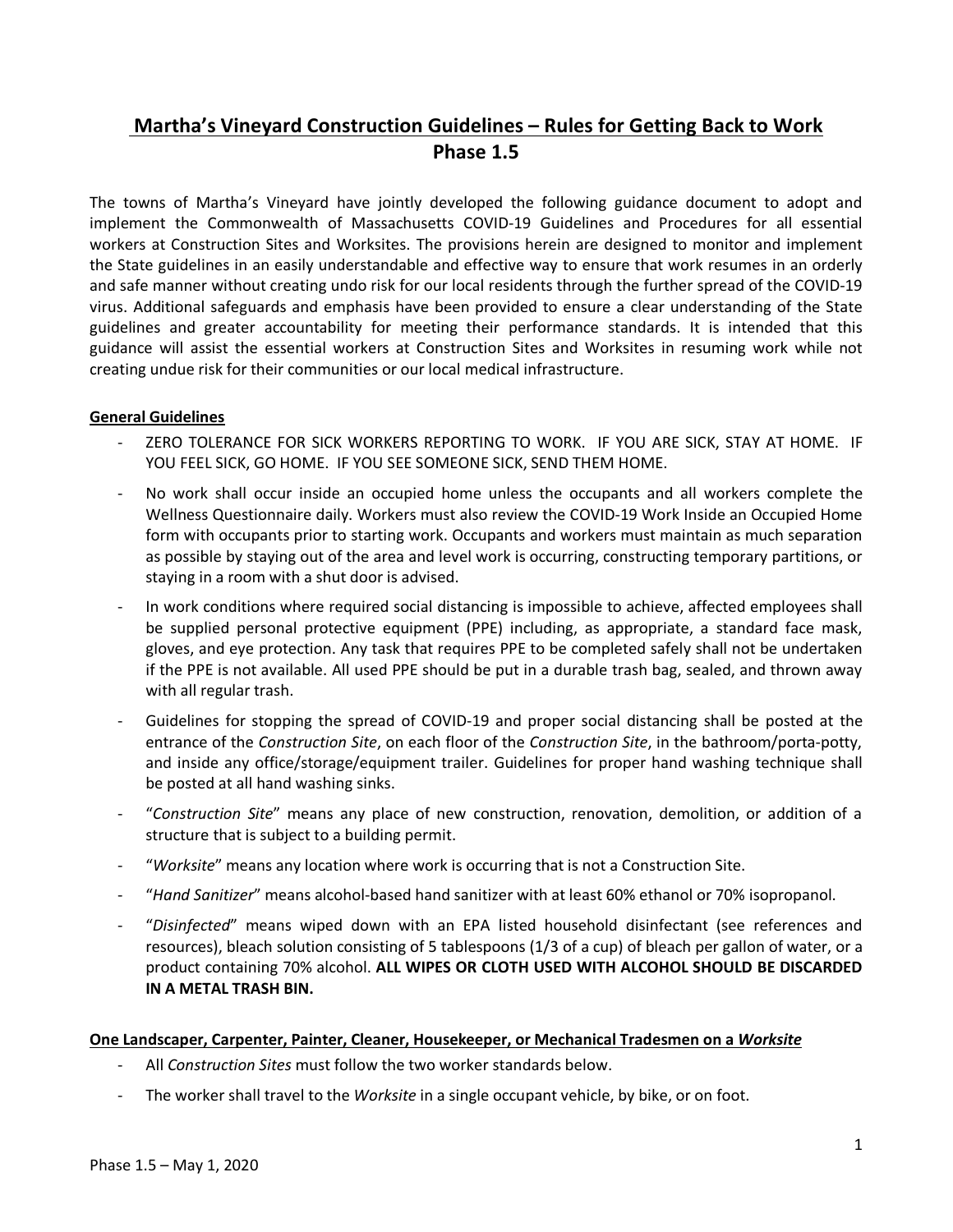- All shared surfaces must be *Disinfected* at the end of the workday including all tools, door handles, bathrooms, porta-potties, gates, etc.
- The worker shall always carry *Hand Sanitizer* on their person.

# **Up to Five Landscapers, Carpenters, Painters, Cleaners, Housekeepers, or Mechanical Tradesmen on**  *Construction Sites* **and** *Worksites*

- All workers shall travel to the *Construction Site* or *Worksite* in a single occupant vehicle, by bike, or on foot.
- A maximum of five workers, regardless of trade, including landscapers, painters, cleaners, and housekeepers may be present on a single *Construction Site* or *Worksite* at any given time during the workday.
- A *Construction Site* must be equipped with a hand washing station with running water, pump soap, paper towels mounted on a holder or in a dispenser, and a trash bin. These supplies shall always be present.
- A hand washing station is not required at a *Worksite*, but workers shall always have portable water for proper hand washing according to the handwashing guidelines and must always carry *Hand Sanitizer*  on their person.
- *Construction Sites* must have at least one bathroom, porta-potty, or approved equivalent.
- Workers must always maintain six feet of distance from one another. Projects that require closer contact shall not be undertaken unless proper PPE is worn.
- Every *Construction Site* shall be posted with the Wellness Questionnaire sign in/sign out sheet which shall be completed by each worker on the site and recorded by the site supervisor each day in their Daily Report, as described below. Workers on a *Worksite* shall be provided a copy of the Wellness Questionnaire and shall verbally complete the questionnaire with their supervisor prior to starting work each day which the supervisor shall record.
- Work gloves shall always be worn while workers are on all sites except when not technically feasible.
- All shared surfaces including tools, door handles, gates, and bathrooms/porta-potties shall be *Disinfected* at the end of each day and when workers or trades change during the course of a workday. A cleaning log shall be kept as part of the Daily Report.
- All coffee and lunch breaks must be taken at the *Construction Site* or *Worksite* and social distancing must be adhered to. Workers are strongly encouraged to bring food and drink from home and to not pick up food to go.

## **Daily Report Requirements**

The Daily Reports shall include:

- 1. Company Name, Contact Person, Contact Phone Number, Contact Email.
- 2. *Worksite* or *Construction Site* Address and Permit Number.
- 3. Date.
- 4. Cleaning log including the date and time of each cleaning, what items were cleaned, and the name of the cleaner.
- 5. Results of the Wellness Questionnaire for each employee confirming they: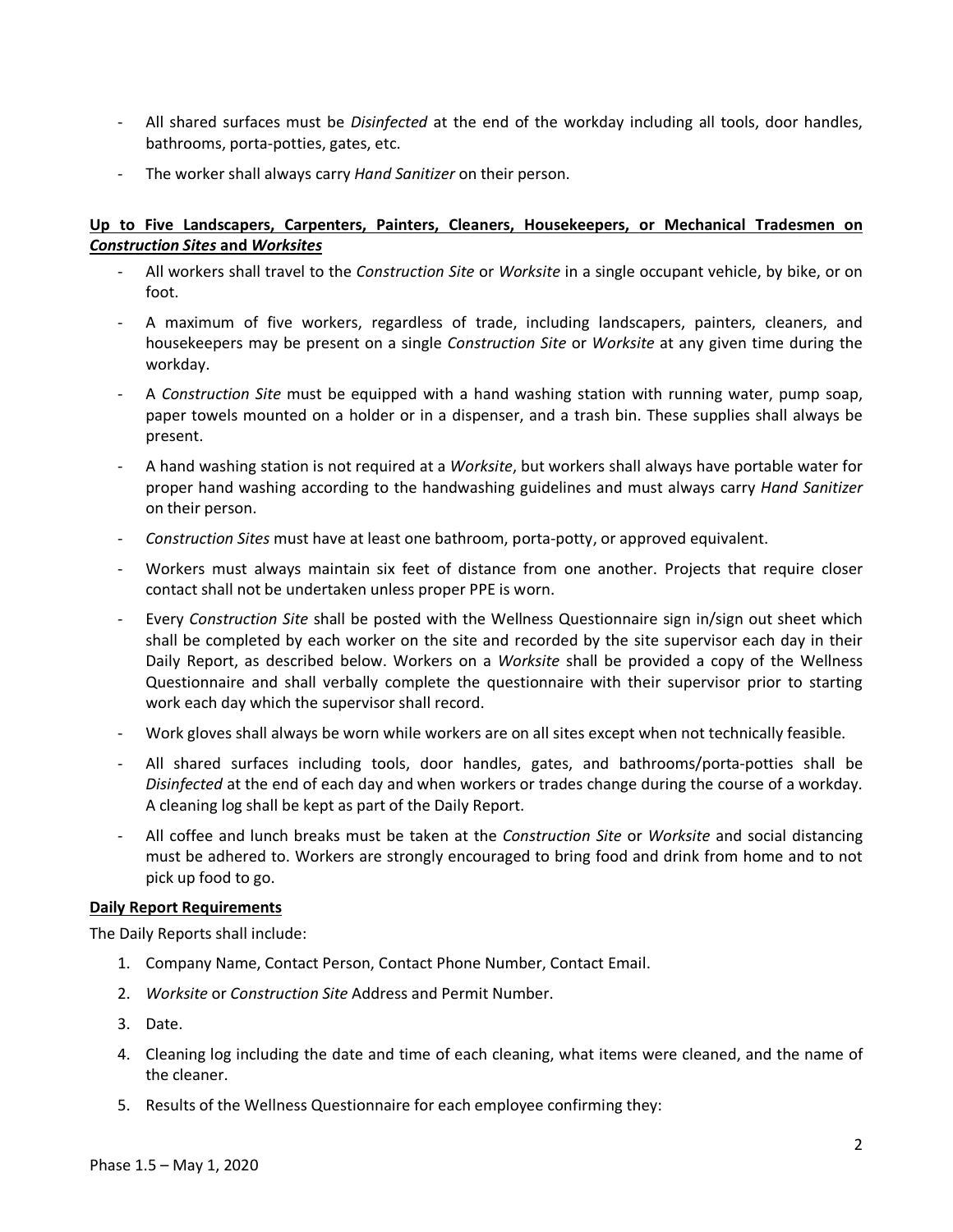- a. Have none of the following symptoms: runny nose or nasal congestion, sore throat, muscle aches, nausea, vomiting, diarrhea, signs of a fever, a cough or shortness of breath within the past 72 hours, or loss of smell.
- b. Have not had "close contact" with an individual diagnosed with COVID-19 or exhibiting any of the symptoms listed above in the past 14 days.
- c. Have not been asked to self-isolate or quarantine by their doctor or a local public health official.
- d. Have been cleared by a Medical Professional or Board of Health to return to work if any COVID-19 symptoms were experienced.
- e. Have traveled to work individually by car, biking, or walking.
- 6. Number of employees who exhibit symptoms or are unable to self-certify to the Wellness Questionnaire questions that were directed to leave the *Worksite or Construction Site* and seek medical attention.

Upon learning of an infection, the contractor must immediately notify the owner of the site and the Town's Health Agent and Building Inspector. Impacted workers should follow CDC and DPH recommended steps concerning returning to work. As required by law, the identity of the worker must be kept confidential.

The Daily Reports shall be signed by the supervisor or other person who is responsible for the overall safety of the site and maintained at the *Construction Site* or at the applicable office for *Worksite* related work. Daily Reports must be kept for at least 30 days.

### **Inspection Requirements, Enforcement, & Penalties**

- Prior to starting work, the site supervisor at all *Construction Sites* must complete the Back to Work Checklist and submit it to the Building Inspector with an inspection request to confirm all elements of these guidelines are met. No work may begin until the *Construction Site* is inspected, or two business days has lapsed after requesting the inspection. Random re-inspections will occur to ensure guidelines are being followed.
- No additional inspections are required for *Construction Sites* inspected during Phase 1.
- A *Construction Site* must be free of all workers and *Disinfected* prior to the initial inspection, and for any progress inspection on a *Construction Site* or *Worksite*. The permit holder may be present if requested by the inspector.
- If any *Worksite* or *Construction Site*, is in violation of these guidelines, the Town may take any or all of the following actions: notify the owner of record for the site of the violation, suspend the work authorization for the site until all infractions are corrected and a new inspection is performed, or impose a fine. Repeated violations may result in the revocation of a work authorization.
- This Order may be enforced by the town Health Agent, Building Inspector, police or any other official authorized by the town.
- The building permit holder for a *Construction Site* is the entity responsible for compliance with these guidelines and any fine or penalty imposed.
- The worker present and their employer shall be responsible for compliance with these guidelines and any fine or penalty imposed for a *Worksite*.

### **Resources and References**